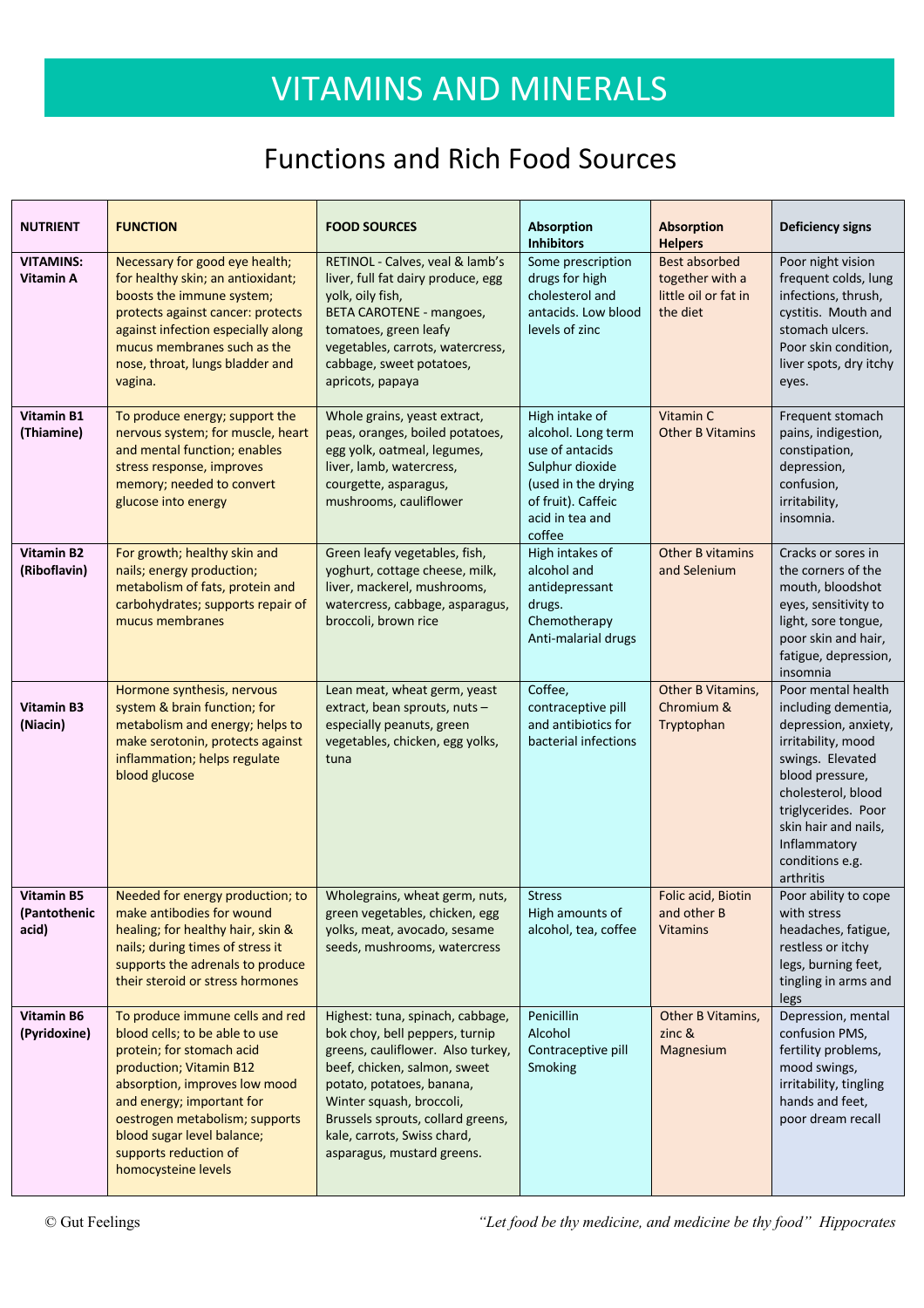| <b>NUTRIENT</b>                       | <b>FUNCTION</b>                                                                                                                                                                                                                                                                                                                                                                                   | <b>FOOD SOURCES</b>                                                                                                                                                                                                                                                                                                   | Absorption<br><b>Inhibitors</b>                                                                                      | <b>Absorption</b><br><b>Helpers</b>                                                                                          | <b>Deficiency signs</b>                                                                                                    |
|---------------------------------------|---------------------------------------------------------------------------------------------------------------------------------------------------------------------------------------------------------------------------------------------------------------------------------------------------------------------------------------------------------------------------------------------------|-----------------------------------------------------------------------------------------------------------------------------------------------------------------------------------------------------------------------------------------------------------------------------------------------------------------------|----------------------------------------------------------------------------------------------------------------------|------------------------------------------------------------------------------------------------------------------------------|----------------------------------------------------------------------------------------------------------------------------|
| <b>Vitamin B12</b>                    | For growth; concentration;<br>healthy nervous system;<br>formation of red blood cells;<br>carbohydrate, fat and protein<br>metabolism; insulation of nerve<br>fibres; anaemia; supports<br>reduction of homocysteine levels                                                                                                                                                                       | Highest: sardines, salmon, tuna,<br>cod, lamb, scallops, shrimp.<br>Also, beef, yogurt, eggs, turkey,<br>chicken, cheese, crimini<br>mushrooms                                                                                                                                                                        | The drug<br>Metformin<br>Oral contraceptive<br>pill<br>Excessive alcohol<br>Some drugs treating<br>high cholesterol. | Calcium & other B<br>Vitamins.<br>Vitamins A, C & E<br>Adequate levels<br>of stomach acid<br>are essential for<br>absorption | Pernicious anaemia,<br>dizziness, pallor,<br>numbness, tingling,<br>sore tongue, nerve<br>degeneration.                    |
| <b>Folic Acid</b><br>(Folate)         | For using proteins and<br>carbohydrates; immune cell<br>formation; helps prevent<br>anaemia; protects against<br>parasites and food poisoning;<br>supports healthy nervous system<br>by supporting the formation of<br>brain chemicals that control<br>sleep, pain & regulate mood;<br>supports reduction of<br>homocysteine levels                                                               | Highest: Lentils, asparagus,<br>spinach, broccoli, beetroot,<br>Romaine lettuce, bok choy<br>cauliflower, parsley. Also, pinto<br>beans, garbanzo beans<br>(chickpeas), black beans, navy<br>beans, kidney beans, papaya,<br>Brussels sprouts, green peas,<br>celery, cabbage, courgettes,<br>strawberries, tomatoes. | Regular large<br>intakes of alcohol<br>Oral contraceptive<br>pill and Metformin                                      | Other B Vitamins,<br>especially B12                                                                                          | Anaemia, fatigue,<br>breathlessness,<br>depression,<br>irritability,<br>confusion, insomnia                                |
| <b>Biotin</b>                         | For metabolism of fats, proteins<br>and carbohydrates into energy;<br>maintaining healthy skin &hair<br>can support diabetes and blood<br>sugar regulation; helps convert<br>folic acid to its active form                                                                                                                                                                                        | Brown rice, nuts, fruit, egg yolk,<br>liver, pig's kidney, cottage<br>cheese, peanut butter, walnuts,<br>almonds, lettuce, peas,<br>watermelon, cherries                                                                                                                                                              | Regular intakes of<br>alcohol<br>Raw egg white                                                                       | <b>Other B vitamins</b><br>Magnesium<br>Manganese<br>Supplements are<br>best taken with<br>meals                             | Depression, fatigue,<br>poor appetite, hair<br>loss, premature<br>greying hair, dry<br>skin                                |
| Choline                               | For memory; aids detoxification;<br>prevents cholesterol build up;<br>supports mood & brain<br>development in children                                                                                                                                                                                                                                                                            | Green leafy vegetables, egg<br>yolk, wheat germ, liver, lecithin,<br>avocado, lecithin granules                                                                                                                                                                                                                       | Regular intake of<br>alcohol                                                                                         | Lecithin<br>supplements can<br>be soya or<br>sunflower based<br>or can be taken<br>as choline<br>bitartrate                  |                                                                                                                            |
| Vitamin C                             | Powerful antioxidant; boosts<br>immunity; anti viral; anti<br>bacterial; vital for skin, bone,<br>cartilage and tissue formation;<br>essential for wound healing;<br>reduces inflammation in some<br>allergies; restores & regenerates<br>vitamin E; assists in synthesis of<br>stress hormones; enhances<br>absorption of iron when eaten at<br>the same time; supports<br>serotonin production. | Most fruit and vegetables<br>including citrus fruit, kiwi,<br>potato skins, green leafy<br>vegetables, sweet peppers,<br>broccoli, papaya, strawberries,<br>watercress, spring greens                                                                                                                                 | Smoking<br>Contraceptive pill<br>Aspirin &<br>corticosteroid drugs                                                   | <b>Bioflavanoids</b><br>Calcium<br>Magnesium                                                                                 | Frequent colds and<br>infections, hair and<br>nail tone, poor<br>wound healing,<br>bleeding gums                           |
| <b>Vitamin D</b><br>(Cholecalciferol) | Main role is in metabolism of<br>calcium. It increases intestinal<br>absorption of calcium &<br>phosphorus and increases the<br>calcium deposition in bones;<br>Immune and mucus membrane<br>support; support immunity; may<br>help reduce anxiety                                                                                                                                                | Dairy products, egg yolk, oily<br>fish, cod liver oil, margarine,<br>cheddar cheese, cottage cheese,<br>portabella mushrooms, the<br>body makes vitamin D in<br>response to skin that is exposed<br>to sunlight (without sunscreen!)                                                                                  | Mineral oil based<br>laxatives<br>Cholestyramine<br>used in the<br>treatment of high<br>cholesterol.                 | Fats and oils                                                                                                                | Poor bone strength<br>and formation<br>(particularly in<br>children), tooth<br>decay, muscle<br>weakness, muscle<br>spasms |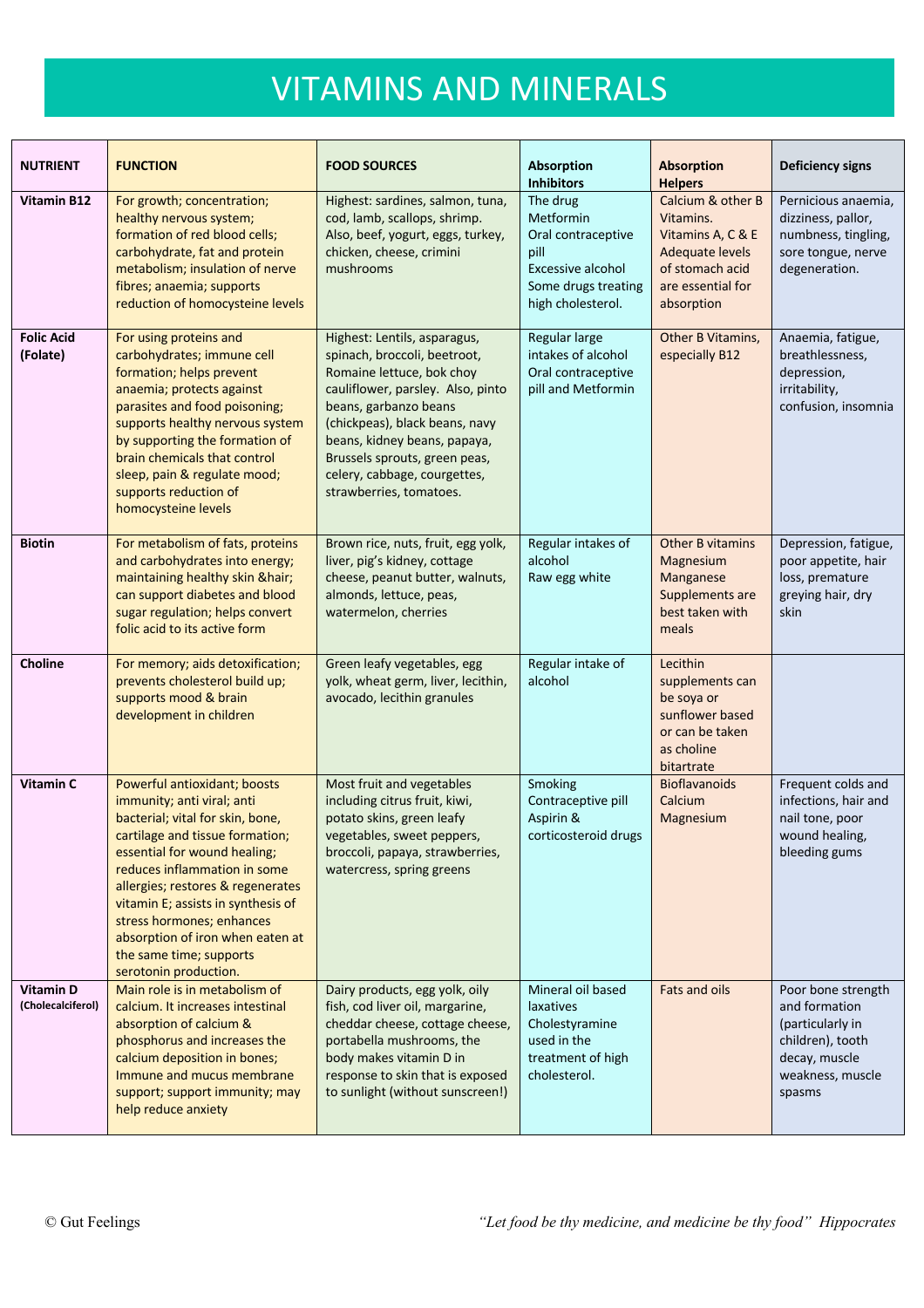| <b>NUTRIENT</b>                                                          | <b>FUNCTION</b>                                                                                                                                                                                                                                                                                                          | <b>FOOD SOURCES</b>                                                                                                                                                                                                                                                   | <b>Absorption</b><br><b>Inhibitors</b>                                                                                   | <b>Absorption</b><br><b>Helpers</b>                                  | <b>Deficiency signs</b>                                                                                                                                              |
|--------------------------------------------------------------------------|--------------------------------------------------------------------------------------------------------------------------------------------------------------------------------------------------------------------------------------------------------------------------------------------------------------------------|-----------------------------------------------------------------------------------------------------------------------------------------------------------------------------------------------------------------------------------------------------------------------|--------------------------------------------------------------------------------------------------------------------------|----------------------------------------------------------------------|----------------------------------------------------------------------------------------------------------------------------------------------------------------------|
| <b>Vitamin E</b><br>(Tocopherol)                                         | Antioxidant; protects all mucus<br>membranes; prevents and<br>supports scarring; helps prevent<br>blood clotting. Supports immune<br>system & circulatory system;<br>protects against premature aging;<br>supports reproductive health                                                                                   | Whole grains, olive oil, safflower<br>oil, almonds, nuts and seeds,<br>dark green vegetables, wheat<br>germ, eggs, butter, avocado,<br>pine nuts, spinach, oily fish,<br>sweet potato                                                                                 | Cholestyramine<br>used in the<br>treatment of high<br>cholesterol.<br>Excessive intake of<br>iron, manganese &<br>copper | Selenium<br>Vitamin C                                                | High blood<br>pressure,<br>atherosclerosis,<br>thrombosis, poor<br>skin tone, fertility<br>problems                                                                  |
| <b>Vitamin K</b><br>(Phylloquinone)                                      | May improve bone strength in<br>osteoporosis; supports where<br>there has been heavy blood loss;<br>supports formation of<br>prothrombin to assist blood<br>clotting.                                                                                                                                                    | Broccoli, Brussels sprouts,<br>cabbage, alfalfa, egg yolk, kelp,<br>chard, watercress, sea greens,<br>cauliflower, oily fish, potatoes                                                                                                                                | Cholestyramine<br>used in the<br>treatment of high<br>cholesterol.<br>Antibiotics                                        | Probiotic foods<br>such as live<br>yoghurt                           | Poor wound<br>healing, poor blood<br>clotting, nose<br>bleeds, easy<br>bruising                                                                                      |
| Coenzyme<br>Q10 (CoQ10).<br><b>Active form</b><br>is called<br>ubiquinol | A natural substance found in the<br>body and certain foods that helps<br>fight oxidative stress and prevent<br>tissue damage. Required by<br>every cell in the body. Protects<br>cells from effects of ageing.<br>Mitochondria need it to make<br>energy (ATP). Defends cells from<br>free radicals. Declines as we age. | Pork heart, chicken liver,<br>beef heart, pork shoulder,<br>beef liver, Grass-fed beef,<br>Herring, Free-range chicken,<br>Rainbow trout, Sesame<br>seeds, Pistachio nuts,<br>Broccoli, Cauliflower,<br>Oranges, Strawberries, Cage-<br>free eggs, Sardines, Mackerel |                                                                                                                          | Increases all<br>other nutrients<br>including Vitamin<br>$C$ and $E$ | Deficiency<br>associated with<br>declining cognition,<br>diabetes, cancer,<br>fibromyalgia, heart<br>disease, muscle<br>conditions<br>(Fibromyalgia<br>Parkinson's). |

| <b>MINERALS:</b><br>Calcium | For healthy bones and teeth;<br>needed for cell function; helps<br>blood clotting; correct heart<br>function. Helps improve pre-<br>menstrual syndrome; helps to<br>reduce inflammation; protects<br>connective tissue.                                                                                                                                                         | Dairy produce, soya bean and<br>other dried beans, green leafy<br>vegetables, sesame seeds,<br>sardines, herring, salmon, white<br>bait, barley grass, seaweed,<br>brewer's yeast, blackstrap<br>molasses, nuts and seeds,<br>prunes, pumpkin seeds. Tofu.                                             | Phytates in spinach,<br>dried pulses, nuts etc.<br>Oxalates in rhubarb<br>Phosphorous in fizzy<br>drinks                                                                                                          | Vitamin D and<br>essential fatty<br>acids                                                                                                                                                                            | Poor bone density,<br>tooth decay,<br>muscle cramps or<br>spasms,<br>constipation,<br>diarrhoea, twitches                                                                      |
|-----------------------------|---------------------------------------------------------------------------------------------------------------------------------------------------------------------------------------------------------------------------------------------------------------------------------------------------------------------------------------------------------------------------------|--------------------------------------------------------------------------------------------------------------------------------------------------------------------------------------------------------------------------------------------------------------------------------------------------------|-------------------------------------------------------------------------------------------------------------------------------------------------------------------------------------------------------------------|----------------------------------------------------------------------------------------------------------------------------------------------------------------------------------------------------------------------|--------------------------------------------------------------------------------------------------------------------------------------------------------------------------------|
| <b>Magnesium</b>            | For energy production; to<br>support body during times of<br>stress; for nerve and muscle<br>function, it stimulates the<br>muscles to relax & works with<br>calcium to activate nerve<br>transmission; for calcium<br>metabolism, helps improve pre-<br>menstrual syndrome; supports<br>adrenals with production of<br>stress hormones; relieves pain &<br>cramping of muscles | Highest: spinach, Swiss chard,<br>beetroot greens, pumpkin<br>seeds, courgettes. Also,<br>sesame seeds, black beans,<br>quinoa, cashews, sunflower<br>seeds, navy beans, buckwheat<br>(a grain, not actually wheat),<br>pinto beans, brown rice, lima<br>beans, millet, kidney beans,<br>oats, almonds | Long term use of<br>diuretics<br>Oxalates in rhubarb<br>Large amounts of<br>calcium<br>STRESS - not only<br>depletes the body, but<br>reduces the uptake<br>and increases the<br>amount of magnesium<br>required! | Protein foods<br>such as meat,<br>chicken, fish<br>and eggs<br><b>Minerals</b><br>phosphorus<br>and zinc<br>Vitamins B1,<br>B6 Vitamin C &<br>Vitamin D<br>Supplemental<br>magnesium<br>best taken in<br>the evening | Muscle cramps,<br>inability to cope<br>with stress, heart<br>palpitations,<br>constipation,<br>insomnia, anxiety,<br>poor bone density,<br>tooth decay, high<br>blood pressure |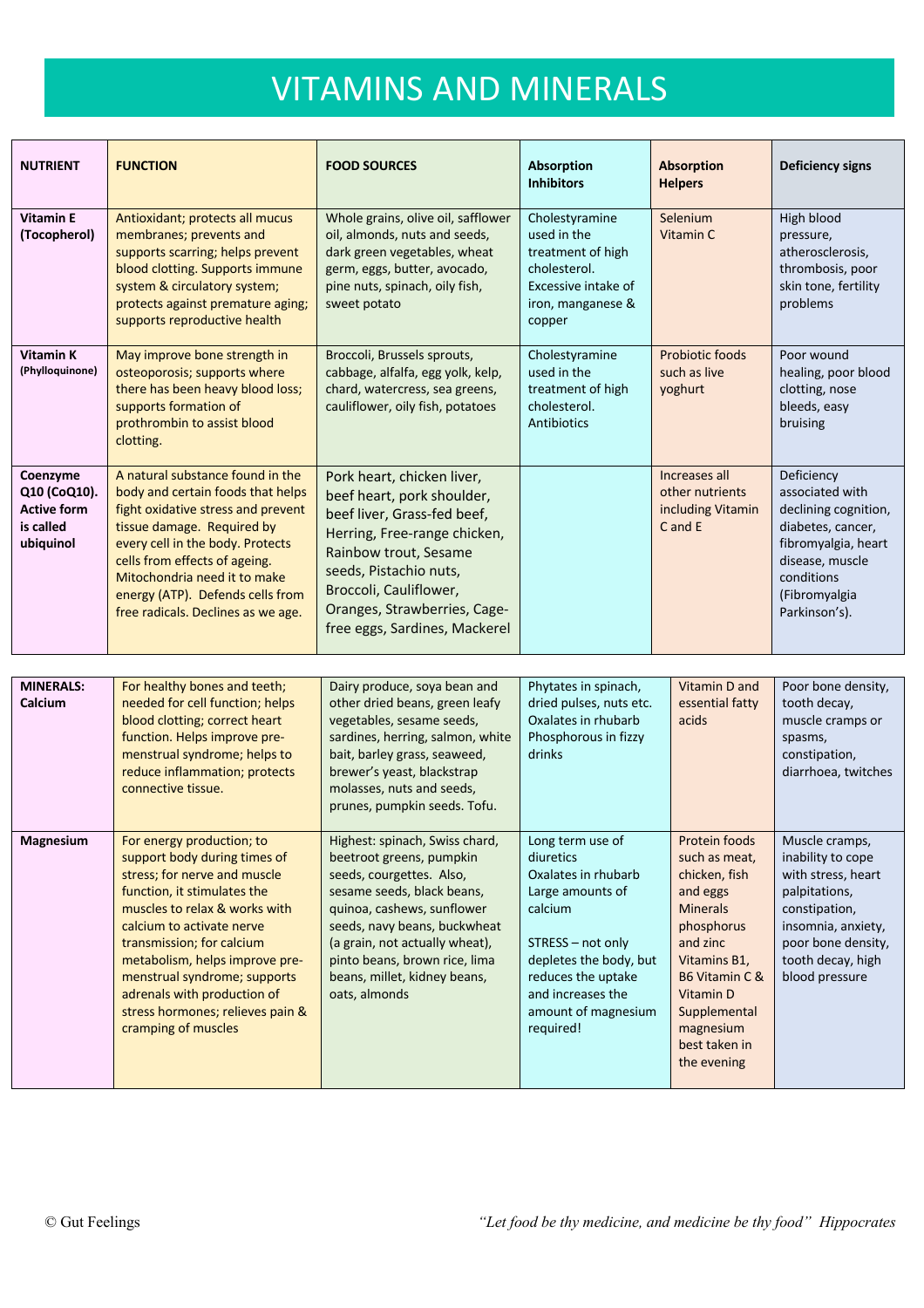| <b>NUTRIENT</b>  | <b>FUNCTION</b>                                                                                                                                                                                                                                                                                     | <b>FOOD SOURCES</b>                                                                                                                                                                                                                                                                                                                                                           | <b>Absorption Inhibitors</b>                                                                                                                                                                       | Absorption<br><b>Helpers</b>                                                                                          | Deficiency signs                                                                                                              |
|------------------|-----------------------------------------------------------------------------------------------------------------------------------------------------------------------------------------------------------------------------------------------------------------------------------------------------|-------------------------------------------------------------------------------------------------------------------------------------------------------------------------------------------------------------------------------------------------------------------------------------------------------------------------------------------------------------------------------|----------------------------------------------------------------------------------------------------------------------------------------------------------------------------------------------------|-----------------------------------------------------------------------------------------------------------------------|-------------------------------------------------------------------------------------------------------------------------------|
| <b>Boron</b>     | Supports menopausal<br>symptoms; supports storing<br>of calcium in bones; reduces<br>inflammation; supports<br>connective tissue;<br>metabolism of carbohydrate<br>& fat                                                                                                                            | Almonds, raisins, honey,<br>lentils, olives, raw cashew<br>nuts, dates, red kidney beans,<br>dried apricots, avocado,<br>walnuts, peanut butter                                                                                                                                                                                                                               | Low daily intake of<br>fruit and vegetables<br>can lead to a<br>deficiency.                                                                                                                        | Works<br>synergistically<br>with calcium and<br>magnesium.<br>Helps to balance<br>vitamin D3 levels.                  | Poor bone density,<br>difficulty with<br>weight loss                                                                          |
| Chromium         | <b>Enables body to balance</b><br>blood sugar levels it is a<br>component of "glucose<br>tolerance factor"; enables<br>protein to be delivered<br>around the body to where it<br>is needed, Help's reduce food<br>cravings. May help to lower<br>cholesterol.                                       | Chicken, oysters, brown rice,<br>eggs, bananas, cabbages,<br>oranges, green beans,<br>brewer's yeast, black eye<br>beans, peas, brazil nuts, green<br>peppers, rye bread, molasses,<br>nuts, asparagus                                                                                                                                                                        | Additives and<br>pesticides<br>High sugar diets over a<br>long period of time.                                                                                                                     | <b>Niacin</b><br>Amino Acids,<br>Glutamic acid,<br><b>Glycine and</b><br>Cysteine.                                    | Irritability, sugar<br>cravings, mood<br>swings, thirst,<br>sweating, tingling<br>legs and arms,<br>dizziness, energy<br>dips |
| <b>Iron</b>      | Helps the body metabolise B<br>vitamins; for energy<br>production; haemoglobin<br>formation (found in red blood<br>cells that picks up and<br>delivers oxygen to every cell<br>in the body); restores skin<br>tone; improves<br>concentration; helps improve<br>restless legs; can support<br>sleep | Red meat, green leafy<br>vegetables, liver, dried<br>peaches, egg yolk, beetroot,<br>nuts, figs, cherries, dried<br>apricots, tuna in oil, sesame &<br>pumpkin seeds, parsley,<br>raisins, dates, spring greens,<br>sesame seeds. Black strap<br>molasses                                                                                                                     | Tannin in tea and red<br>wine. Phytates in bran<br>/ spinach. Excess<br>intakes of calcium in<br>supplemental form or<br>in meal very high in<br>dairy produce<br>(especially affects<br>children) | Fructose and<br>vitamin C aid<br>absorption.<br>Adequate levels<br>of stomach acid<br>are essential for<br>absorption | Anaemia, pallor,<br>low energy,<br>breathlessness                                                                             |
| Copper           | May be of support for<br>osteoporosis, heart disease,<br>arthritis and infections &<br>fatigue; said to protect<br>against changes in hair colour<br>through ageing                                                                                                                                 | Sesame seeds, cashews, soya<br>beans, Shitake mushrooms,<br>beetroot greens, turnip<br>greens, Crimini mushrooms,<br>spinach, asparagus, Swiss<br>chard, kale. Also, sunflower<br>seeds, garbanzo beans, lentils,<br>walnuts, lima beans, pumpkin<br>seeds, tofu, peanuts, kidney<br>beans, olives, sweet potato,<br>calves liver, oysters, crab,<br>lobster, peanuts, prunes | Large intakes of zinc<br>Long term use of acid<br>indigestion remedies                                                                                                                             | <b>Generally well</b><br>absorbed.<br>Vegetarian diets<br>can often be<br>higher in copper                            |                                                                                                                               |
| Molybdenum       | Helps to detoxify sulphites;<br>can support asthma; can<br>support allergies; helps body<br>to utilise iron; important for<br>heavy metal & petrochemical<br>detoxification                                                                                                                         | Liver, pork, yeast, lentils,<br>beans, tomatoes, spinach,<br>green cabbage, wholemeal<br>bread, whole wheat pasta,<br>brown rice, pumpkin seeds.                                                                                                                                                                                                                              | <b>Excess silicon</b><br>Large intakes of<br>protein over a long<br>period                                                                                                                         | <b>Generally well</b><br>absorbed                                                                                     | Tooth decay, joint<br>pains, increased<br>susceptibility to<br>the effects of<br>pollution                                    |
| <b>Manganese</b> | For bone structure;<br>production of energy;<br>digestion; for the thyroid<br>gland, helps control blood<br>sugar levels, may help in<br>wound healing; supports<br>production of synovial fluid in<br>joints spaces.                                                                               | Green leafy vegetables, nuts,<br>peas, wholegrains, desiccated<br>coconut, canned chick peas,<br>boiled brown rice, watercress,<br>pineapple, okra, endive,<br>blackberries, raspberries,<br>Quorn, macadamia nuts                                                                                                                                                            | Large intakes of<br>calcium and<br>phosphorus<br>Large intakes of<br>alcohol                                                                                                                       | Vitamin C and<br>Zinc                                                                                                 | Poor blood sugar<br>control, reduced<br>fertility, joint pains                                                                |
| Zinc             | For reproductive<br>development; growth;<br>enzyme production and<br>function; immune system<br>function; insulin storage and<br>activity, so helps balance                                                                                                                                         | Highest: Beef, spinach,<br>asparagus, shitake<br>mushrooms, crimini<br>mushrooms. Also lamb,<br>sesame seeds, pumpkin<br>seeds, chickpeas (hummous),                                                                                                                                                                                                                          | Phytates, fibre and too<br>much phosphorus.<br>Low stomach acid-<br>(people taking proton<br>pump inhibitors)                                                                                      | <b>Adequate levels</b><br>of protein help<br>absorption<br>Adequate levels<br>of stomach acid                         | Frequent<br>infections, poor<br>skin tone (acne),<br>irritability, mood<br>swings, energy<br>dips, fertility                  |

© Gut Feelings *"Let food be thy medicine, and medicine be thy food" Hippocrates*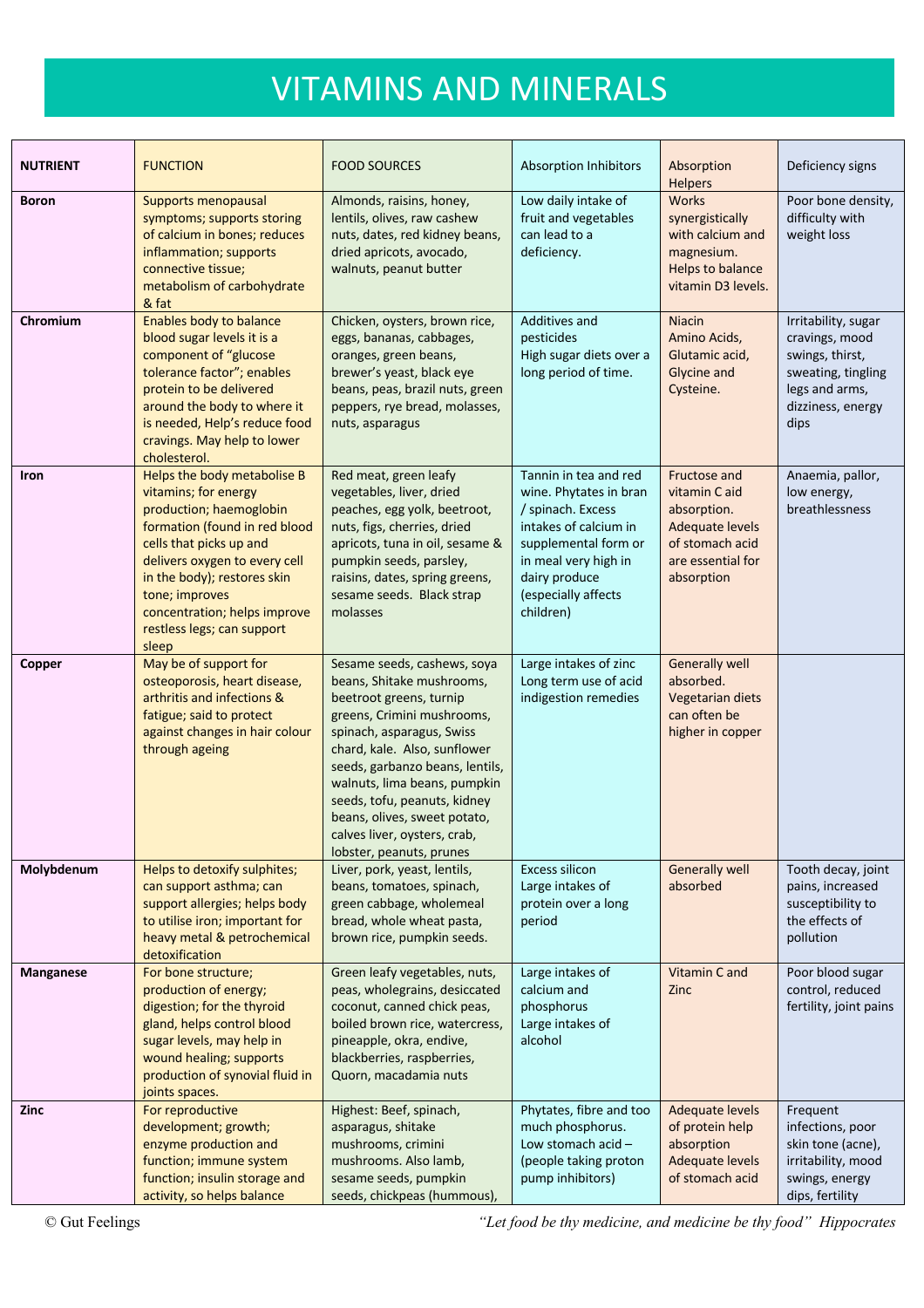|                            | blood sugar levels; supports<br>skin tone, growth & repair;<br>hormone production.                                                                                                                                                                                                                                       | lentils, cashews, quinoa,<br>turkey, shrimp, tofu, scallops,<br>green peas, oats, goat's<br>yogurt, beetroot greens,<br>courgette, broccoli, Swiss<br>chard, Brussels sprouts                                                                                                  |                                                                                                                                                         | are essential for<br>absorption                                                                                                        | problems, PMS,<br>poor wound<br>healing                                                                                |
|----------------------------|--------------------------------------------------------------------------------------------------------------------------------------------------------------------------------------------------------------------------------------------------------------------------------------------------------------------------|--------------------------------------------------------------------------------------------------------------------------------------------------------------------------------------------------------------------------------------------------------------------------------|---------------------------------------------------------------------------------------------------------------------------------------------------------|----------------------------------------------------------------------------------------------------------------------------------------|------------------------------------------------------------------------------------------------------------------------|
| Phosphorus                 | Vital component of every<br>body cell & tissue; Can<br>support bone density; can<br>support insulin dependent<br>diabetes; helps to active B-<br>vitamins                                                                                                                                                                | Cheese, liver, prawns, crab,<br>mussels, lobster, smoked<br>salmon, turkey, plain yoghurt,<br>watercress, sesame seeds,<br>almonds, brazil & cashew nuts                                                                                                                       | Large amounts of<br>calcium                                                                                                                             | Vitamin D<br>increases<br>absorption                                                                                                   | Weakness, joint<br>stiffness, fragile<br>bones                                                                         |
| <b>NUTRIENT</b>            | <b>FUNCTION</b>                                                                                                                                                                                                                                                                                                          | <b>FOOD SOURCES</b>                                                                                                                                                                                                                                                            | <b>Absorption Inhibitors</b>                                                                                                                            | Absorption<br><b>Helpers</b>                                                                                                           | Deficiency signs                                                                                                       |
| Sulphur                    | Can support detoxification<br>(supports liver); joint health;<br>healthy hair, skin, nails &<br>bones; anti-inflammatory<br>action                                                                                                                                                                                       | Eggs, garlic, cabbage, onions,<br>leeks, lentils, pork, beef, fish,<br>chicken, turkey, black eye<br>beans, peas                                                                                                                                                               | Excess levels of copper                                                                                                                                 | <b>Vitamin E</b>                                                                                                                       | Poor hair, skin, nail<br>health                                                                                        |
| Selenium                   | <b>Antioxidant; stimulates</b><br>immune function; supports<br>heavy metal detoxification;<br>helps acne; supports heart<br>and thyroid health                                                                                                                                                                           | Tuna, liver, chicken, barley,<br>button and shitake<br>mushrooms, wheat germ,<br>kidney beans, tomatoes,<br>broccoli, brazil nuts, cashew<br>nuts, walnuts, molasses                                                                                                           | Highly processed diets<br>are generally low in<br>selenium                                                                                              | Vitamins A, C, E<br>help absorption.                                                                                                   | Increased risk of<br>cancer poor<br>immune function,<br>signs of premature<br>ageing                                   |
| Iodine                     | Key component of thyroid<br>hormones. Supports skin and<br>digestive health, muscles and<br>joints, mood, memory and<br>energy balance. Research<br>shows it supports the<br>symptoms of fibromyalgia.                                                                                                                   | Shellfish, wild caught fish and<br>seafood. Kelp and other<br>seaweeds. Dairy products,<br>eggs, corn, prunes, cheese,<br>peas, bananas, cranberries,<br>strawberries, iodized salt                                                                                            | High intakes through<br>long term<br>supplementation can<br>be suppressive to the<br>body<br>Fluoride and chloride<br>intake compete for<br>absorption. | <b>Regular daily</b><br>intake necessary                                                                                               | Weight gain,<br>constipation, low<br>energy,<br>sensitivity to<br>cold, cold hands<br>and feet, dry skin               |
| Inositol                   | Supports the membrane of<br>each cell, supports blood<br>sugar levels. Supports<br>anxiety, binge eating and<br>supports mood and PMS. Can<br>help to support blood sugar<br>levels.                                                                                                                                     | Cantaloupe melon, oranges,<br>lecithin granules, desiccated<br>liver, brown rice, molasses,<br>green leafy vegetables, soya<br>flour                                                                                                                                           | No long term toxicity<br>has been noted                                                                                                                 | In supplement<br>form, best taken<br>after a meal with<br>other B vitamins.<br>Myo-inositol is<br>the main form of<br>supplementation. |                                                                                                                        |
| Alpha Lipoic acid<br>(ALA) | Is a potent antioxidant, can<br>support eye health, blood<br>sugar levels and help prevent<br>diabetes. Supports<br>metabolism and liver<br>function, helps to balance<br>cholesterol levels.                                                                                                                            | Organ meats, yeast, broccoli,<br>spinach, tomatoes, peas,<br>Brussels sprouts, avocado.                                                                                                                                                                                        | No long term toxicity<br>has been noted.                                                                                                                | Helps to restore<br>the levels of<br>Vitamin E and C. It<br>is both water and<br>fat soluble.                                          |                                                                                                                        |
| Potassium                  | Necessary for the normal<br>functioning of cells, nerves,<br>and muscles, it is one of the<br>main blood minerals called<br>"electrolytes" (the others are<br>sodium and chloride), which<br>means it carries a tiny<br>electrical charge (potential). It<br>also supports water balance<br>and alkalising of the system | Beetroot greens, Swiss chard,<br>sp8nach, bok choy also<br>beetroot, Brussels sprouts,<br>broccoli, cantaloupe,<br>tomatoes, asparagus,<br>cabbage, carrots, fennel,<br>courgettes, crimini<br>mushrooms, kale, celery,<br>Romaine lettuce, bell<br>peppers, lima beans, sweet | Potassium can be lost<br>through the skin on a<br>hot day or after a<br>workout or after a<br>bout of diarrhoea and<br>vomiting                         | Food rich in<br>magnesium<br>enhance<br>absorption                                                                                     | Pins and needles,<br>muscle weakness,<br>low blood<br>pressure, thirst,<br>cellulite,<br>palpitations,<br>constipation |

© Gut Feelings *"Let food be thy medicine, and medicine be thy food" Hippocrates*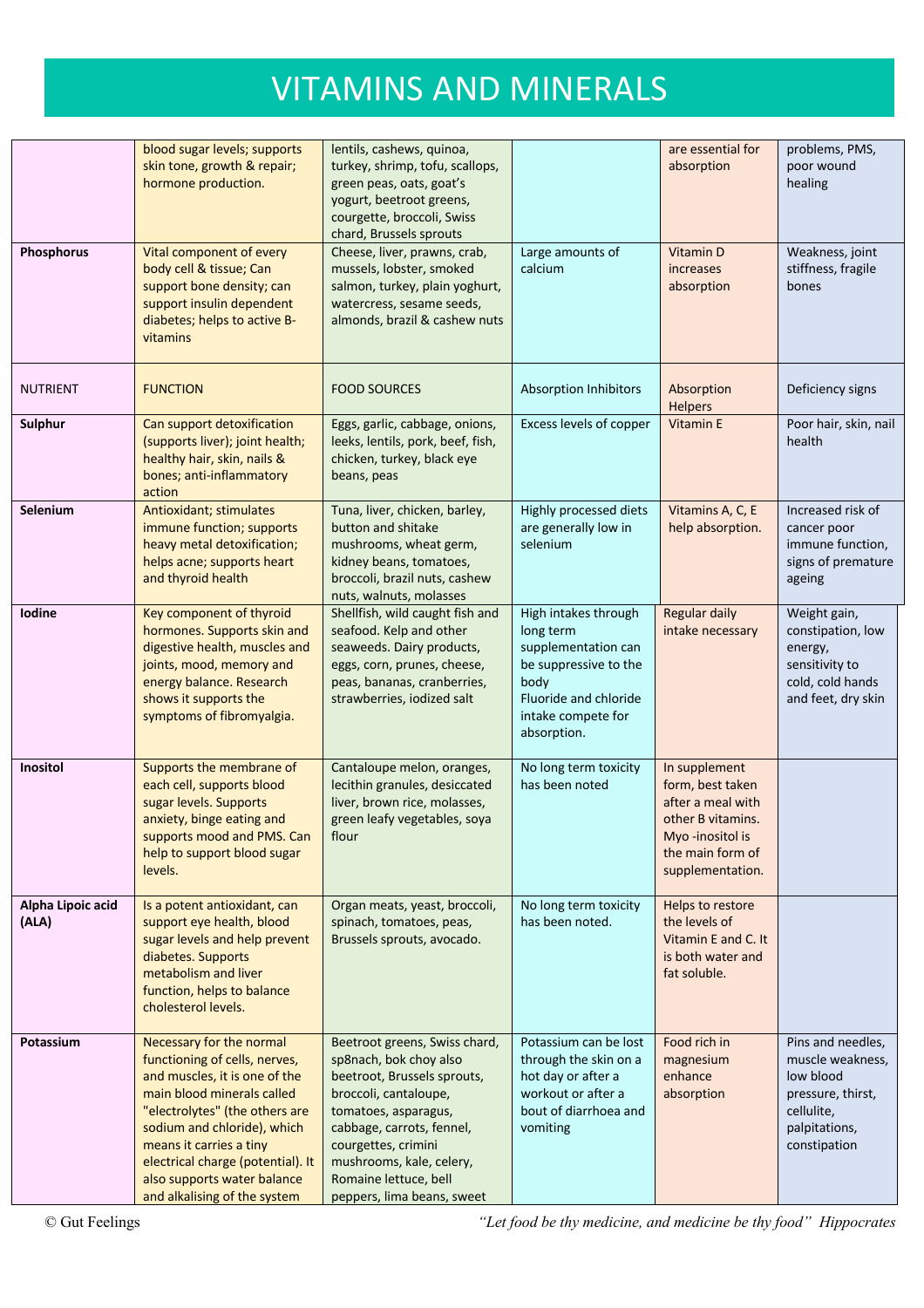|                                |                                                                                                                                                                                                                                                                                                                                                                                                                          | potato, potatoes, soyabeans,<br>pinto beans                                                                                |                                                                      |                                               |  |
|--------------------------------|--------------------------------------------------------------------------------------------------------------------------------------------------------------------------------------------------------------------------------------------------------------------------------------------------------------------------------------------------------------------------------------------------------------------------|----------------------------------------------------------------------------------------------------------------------------|----------------------------------------------------------------------|-----------------------------------------------|--|
| Trimethylglycine<br><b>TMG</b> | A vitamin-like substance,<br>TMG supports energy levels,<br>is an antioxidant and is anti-<br>inflammatory<br>It also supports the Methyl<br>conversion process (along<br>with B12, B6 and folic acid) in<br>the body and the<br>detoxification process of the<br>liver. Also helps to support<br>mood and lower<br>homocysteine levels and<br>helps the body to process fats<br>& support healthy blood<br>sugar levels | Wheat & wheat bran, quinoa,<br>beetroot, spinach, broccoli,<br>rye, bulgar wheat, sweet<br>potato, turkey, beef, shellfish | Cooking destroys the<br>TMG in vegetables, so<br>these are best raw. | Combining foods<br>rich in TNG at one<br>meal |  |

| <b>Bioflavanols</b>  | These special plant chemicals    | Citrus fruits purple and red  |  | Frequent            |
|----------------------|----------------------------------|-------------------------------|--|---------------------|
|                      | act as powerful antioxidants,    | berries and highly coloured   |  | infections such as  |
|                      | neutralising free radicals and   | vegetables                    |  | colds and flu,      |
|                      | harmful toxins, protecting       |                               |  | thread veins or     |
|                      | cells from damage. They          |                               |  | varicose veins and  |
|                      | strengthen capillary walls       |                               |  | generally poor      |
|                      | and prevent blood from           |                               |  | immune system       |
|                      | becoming too sticky, making      |                               |  |                     |
|                      | them great for cardiovascular    |                               |  |                     |
|                      | health. Bioflavanols also        |                               |  |                     |
|                      | help vitamin C to work           |                               |  |                     |
|                      | efficiently and effectively      |                               |  |                     |
|                      | within the body.                 |                               |  |                     |
| Phyto-               | These plant chemicals have a     | Fennel, soya milk, tofu,      |  | PMS,                |
| oestrogens           | similar structure to             | tempeh, tamari, flax seeds    |  | endometriosis,      |
|                      | oestrogen. It is this            | (linseed tea), oats, celery,  |  | polycystic ovaries, |
|                      | structural similarity that       | alfalfa, rhubarb.             |  | menopause,          |
|                      | allows phyto-oestrogens to       |                               |  | osteoporosis,       |
|                      | fit into cellular receptor sites |                               |  | prostate cancer     |
|                      | and exert an oestrogen effect    |                               |  |                     |
|                      | on body cells. Phyto-            |                               |  |                     |
|                      | oestrogens are considered to     |                               |  |                     |
|                      | be oestrogen modulators.         |                               |  |                     |
|                      | When natural oestrogens are      |                               |  |                     |
|                      | too low, they sit in receptor    |                               |  |                     |
|                      | sites and top up the             |                               |  |                     |
|                      | oestrogen activity needed.       |                               |  |                     |
|                      | However, when exposure to        |                               |  |                     |
|                      | powerful synthetic               |                               |  |                     |
|                      | oestrogens has been too          |                               |  |                     |
|                      | high, phyto-oestrogens in the    |                               |  |                     |
|                      | receptor sites block the         |                               |  |                     |
|                      | activity of synthetic            |                               |  |                     |
|                      | oestrogens and dampen            |                               |  |                     |
|                      | down the natural oestrogenic     |                               |  |                     |
|                      | activity within the body.        |                               |  |                     |
| <b>Plant Sterols</b> | Plant sterols support adrenal    | Nuts, seeds, pulses (legumes) |  | Ongoing immune      |
|                      | function, helping to combat      | and mushrooms                 |  | problems,           |
|                      | the effects of prolonged         |                               |  | frequent            |
|                      | exposure to stress, support      |                               |  | infections, asthma, |
|                      | immune function protect the      |                               |  | arthritis, eczema   |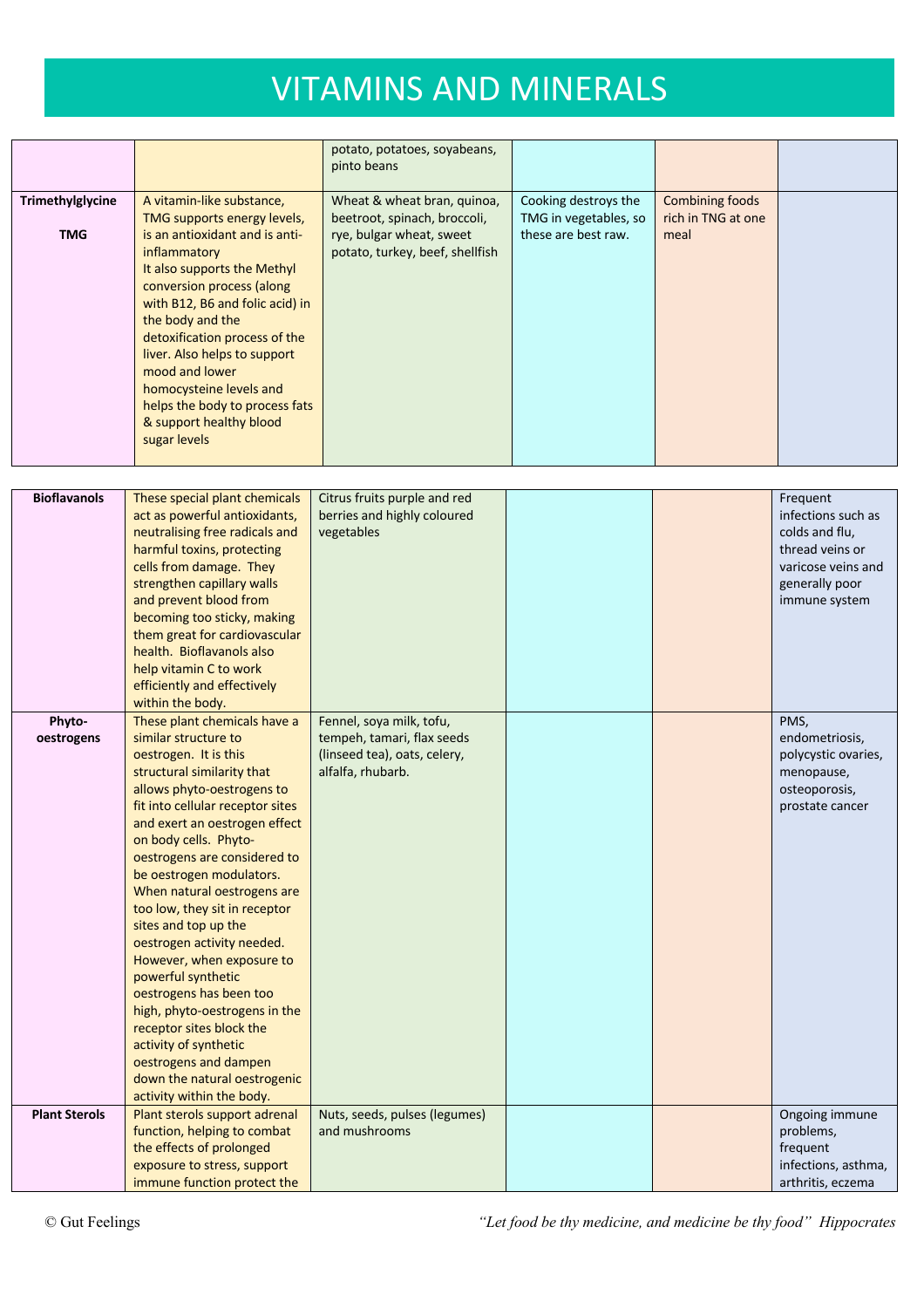|                  | cardiovascular system, calm<br>inflammation                                                                                                                                                                                                                                                                                                                                                                                                                                            |                                                                                                                                                                                                                                                                                                                                                                                                                                                                                                          |                                                                                                                                                                                                                                                                                            |                                                                                                                                                                                                                                                                                                                                                                                                                                                                                                                                                                                                                                                                                            |
|------------------|----------------------------------------------------------------------------------------------------------------------------------------------------------------------------------------------------------------------------------------------------------------------------------------------------------------------------------------------------------------------------------------------------------------------------------------------------------------------------------------|----------------------------------------------------------------------------------------------------------------------------------------------------------------------------------------------------------------------------------------------------------------------------------------------------------------------------------------------------------------------------------------------------------------------------------------------------------------------------------------------------------|--------------------------------------------------------------------------------------------------------------------------------------------------------------------------------------------------------------------------------------------------------------------------------------------|--------------------------------------------------------------------------------------------------------------------------------------------------------------------------------------------------------------------------------------------------------------------------------------------------------------------------------------------------------------------------------------------------------------------------------------------------------------------------------------------------------------------------------------------------------------------------------------------------------------------------------------------------------------------------------------------|
| Quercetin        | Quercetin is a flavanoid<br>found in a variety of pants. It<br>improves insulin resistance<br>and additionally it improves<br>adiponetcin receptors $- a$<br>hormone crucial for burning<br>fat and maintaining<br>metabolic health. Quercetin<br>makes adiponectin work<br>better and helps with weight<br>loss and maintenance. It also<br>decreases testosterone and<br>improves ovarian health and<br>function. Helps to lower<br>blood pressure. May inhibit<br>viral infections. | In order of content: Capers,<br>elderberry, dock, radish,<br>rocket, dill, cilantro, fennel<br>leaves, juniper berries,<br>oregano, yellow and red<br>onions carob, radicchio, red<br>flat leaf lettuce, spring onions,<br>watercress, hawthorn leaves,<br>asparagus, kale, okra, bee<br>pollen, cocoa powder, apple<br>skins, peppers, chilli peppers,<br>cranberries, plums with skin,<br>Romaine lettuce, tarragon,<br>mustard greens, rocket, red<br>kidney beans, chicory leaves,<br>figs, turmeric |                                                                                                                                                                                                                                                                                            |                                                                                                                                                                                                                                                                                                                                                                                                                                                                                                                                                                                                                                                                                            |
| Goitrogens       | Certain foods, known as<br>'Goitrogens' can reduce<br>thyroid activity due to their<br>active substance 'goitrine'<br>interfering with iodine<br>absorption.                                                                                                                                                                                                                                                                                                                           | Broccoli, Brussels sprouts<br>cabbage, cauliflower,<br>sauerkraut, soya products,<br>peanuts, pine nuts, millet<br>swede, turnips, kohlrabi<br>radishes, African cassava<br>kale, rape, mustard,<br>horseradish, maize, almonds,                                                                                                                                                                                                                                                                         | Goitrogens are largely<br>destroyed by cooking<br>(the reason why some<br>people feel very tired<br>and sluggish when<br>they follow a raw food<br>diet)                                                                                                                                   | Too may raw foods<br>with goitrogens<br>can make one feel<br>tired and sluggish                                                                                                                                                                                                                                                                                                                                                                                                                                                                                                                                                                                                            |
| <b>Histamine</b> | Certain foods contain<br>histamine or have a<br>histamine-raising effect<br>Each person is different in<br>their histamine tolerance and<br>foods                                                                                                                                                                                                                                                                                                                                      | walnuts, tobacco<br>Histamines in food typically<br>increase with age and<br>fermentation. Fermented<br>foods (vinegars, 24-hour<br>yogurt, wine/beer/cider,<br>sauerkraut, kombucha,<br>kimchi), aged meats (bacon,<br>sausage, ham, canned<br>meats/fish, smoked salmon,<br>bone broths) as well as<br>tomatoes, spinach, eggplant,<br>spicy foods, and chocolate are<br>typically the most problematic<br>for those with high histamine.                                                              | When blood sugar<br>falls, histamine rises.<br>When hydration falls<br>low, histamine rises<br>When the liver is<br>sluggish, histamine is<br>not cleared and can<br>remain in circulation<br>Certain gut bacteria<br>produce histamine<br>(which is why it is high<br>in fermented foods) | Signs of high<br>histamine can include<br>hot flashes, dizziness,<br>memory problems,<br>Bronchoconstriction,<br>mucous production,<br>nasal congestion,<br>sneezing, rhinitis,<br>Abdominal pain,<br>oedema (swelling),<br>flatulence, diarrhoea,<br>inflammation, Itching,<br>urticarial, hives, Itchy<br>skin, eyes, ears, and<br>nose, eczema.<br>Swelling of the soft<br>tissues on the face,<br>mouth, or throat<br>(often described as<br>"throat tightening").<br>Nasal congestion.<br>Red, watery eyes.<br>Low blood pressure,<br>chest pain, rapid<br>heart rate, feelings of<br>panic or extreme<br>anxiety<br>Fatigue, irritability, or<br>confusion. Joint and<br>muscle pain |